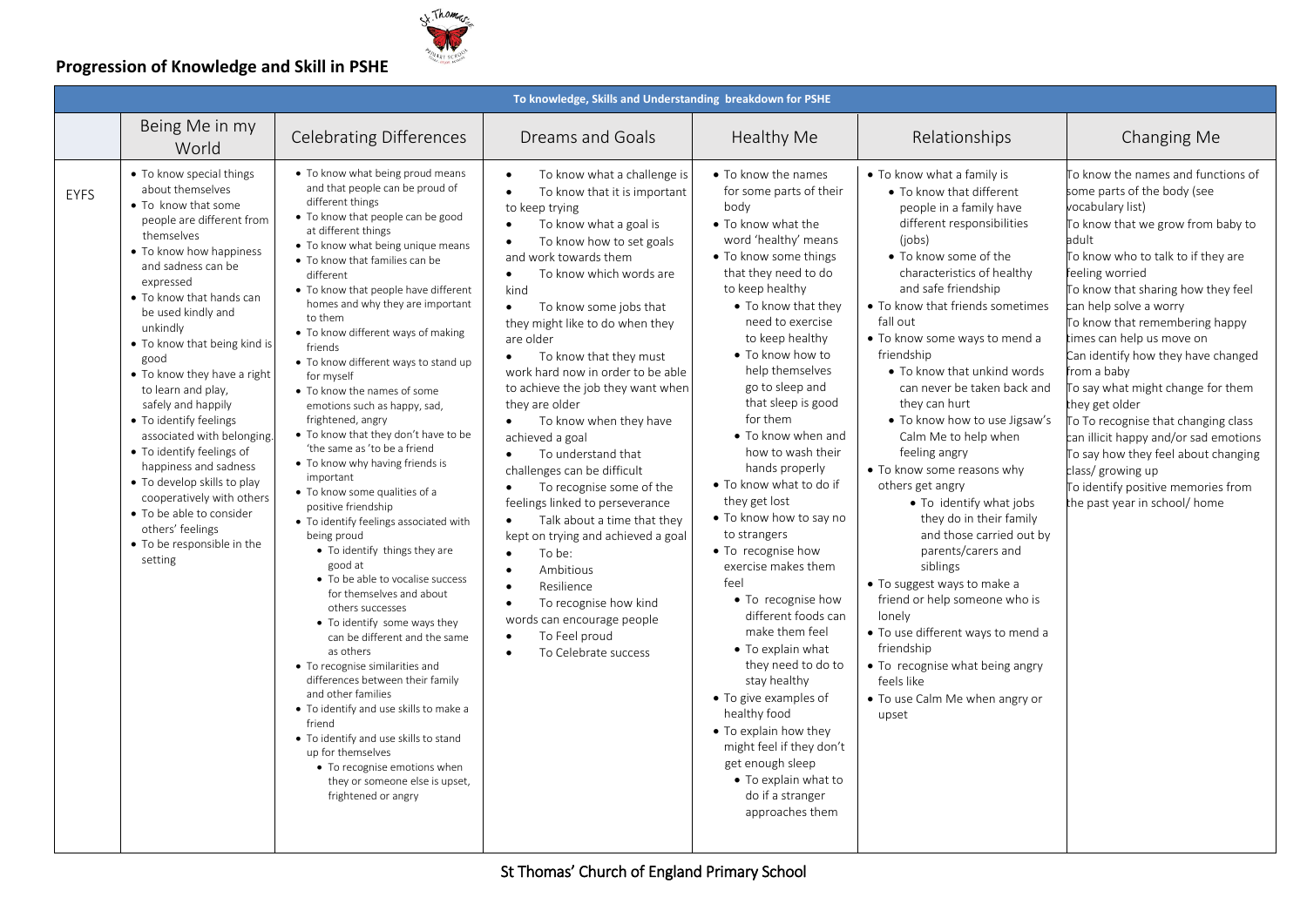

|        | Being Me in my<br>World                                                                                                                                                                                                                                                                                                                                                                                                                                                                                                                                                                                                                                                                   | <b>Celebrating Differences</b>                                                                                                                                                                                                                                                                                                                                                                                                                                                                                                                                                                                                                                                                                                             | <b>Dreams and Goals</b>                                                                                                                                                                                                                                                                                                                                                                                                                                                                                                                                                                                                                                                                                                                                                                                                                                                         | Healthy Me                                                                                                                                                                                                                                                                                                                                                                                                                                                                                                                                                                                                                                                                                                                                                                                                                                                                     | Relationships                                                                                                                                                                                                                                                                                                                                                                                                                                                                                                                                                                                                                                                                                                                                                                                                                                                                                                                                                                                      | Changing Me                                                                                                                                                                                                                                                                                                                                                                                                                                                                                                                                                                                                                                                                                                                                                                                                                                                                                                                                              |
|--------|-------------------------------------------------------------------------------------------------------------------------------------------------------------------------------------------------------------------------------------------------------------------------------------------------------------------------------------------------------------------------------------------------------------------------------------------------------------------------------------------------------------------------------------------------------------------------------------------------------------------------------------------------------------------------------------------|--------------------------------------------------------------------------------------------------------------------------------------------------------------------------------------------------------------------------------------------------------------------------------------------------------------------------------------------------------------------------------------------------------------------------------------------------------------------------------------------------------------------------------------------------------------------------------------------------------------------------------------------------------------------------------------------------------------------------------------------|---------------------------------------------------------------------------------------------------------------------------------------------------------------------------------------------------------------------------------------------------------------------------------------------------------------------------------------------------------------------------------------------------------------------------------------------------------------------------------------------------------------------------------------------------------------------------------------------------------------------------------------------------------------------------------------------------------------------------------------------------------------------------------------------------------------------------------------------------------------------------------|--------------------------------------------------------------------------------------------------------------------------------------------------------------------------------------------------------------------------------------------------------------------------------------------------------------------------------------------------------------------------------------------------------------------------------------------------------------------------------------------------------------------------------------------------------------------------------------------------------------------------------------------------------------------------------------------------------------------------------------------------------------------------------------------------------------------------------------------------------------------------------|----------------------------------------------------------------------------------------------------------------------------------------------------------------------------------------------------------------------------------------------------------------------------------------------------------------------------------------------------------------------------------------------------------------------------------------------------------------------------------------------------------------------------------------------------------------------------------------------------------------------------------------------------------------------------------------------------------------------------------------------------------------------------------------------------------------------------------------------------------------------------------------------------------------------------------------------------------------------------------------------------|----------------------------------------------------------------------------------------------------------------------------------------------------------------------------------------------------------------------------------------------------------------------------------------------------------------------------------------------------------------------------------------------------------------------------------------------------------------------------------------------------------------------------------------------------------------------------------------------------------------------------------------------------------------------------------------------------------------------------------------------------------------------------------------------------------------------------------------------------------------------------------------------------------------------------------------------------------|
| Year 1 | • Understand the<br>rights and<br>responsibilities of<br>a member of a<br>class<br>• Understand that their<br>views are important<br>• Understand that<br>their choices have<br>consequences<br>• Understand their<br>own rights and<br>responsibilities<br>with their<br>classroom<br>• Understanding that<br>they are special<br>• Understand that they<br>are safe in their class<br>· Identifying helpful<br>behaviours to<br>make the class a<br>safe place<br>· Identify what it's like<br>to feel proud of an<br>achievement<br>$\bullet$ To recognise<br>feelings associated $\bullet$<br>with positive and<br>negative<br>consequences<br>• Understand that they<br>have choices | • To know that people<br>have differences and<br>similarities<br>• To know what bullying<br>means<br>• To know who to tell if<br>they or someone else is<br>being bullied or is feeling<br>unhappy<br>. To know skills to make<br>friendships<br>• To know that people are<br>unique and that it is OK<br>to be different<br>• To recognise ways in<br>which they are the same<br>as their friends and ways<br>they are different<br>· Identify what is bullying and<br>what isn't<br>• Understand how being<br>bullied might feel<br>. To know ways to help a<br>person who is being<br>bullied<br>· Identify emotions associated<br>with making a new friend<br>Verbalise some of the<br>attributes that make them<br>unique and special | To know how to set simple goals<br>$\bullet$<br>To know how to achieve a goal<br>$\bullet$<br>To know how to work well with a<br>$\bullet$<br>partner<br>To know that tackling a<br>challenge To stretch their<br>learning<br>To know how to identify<br>$\bullet$<br>obstacles which make achieving<br>their goals difficult and work out<br>how to overcome them<br>To know when a goal has been<br>$\bullet$<br>achieved<br>To recognise things that they do<br>$\bullet$<br>well<br>Explain how they learn best<br>$\bullet$<br>Celebrate an achievement with a<br>$\bullet$<br>friend<br>To recognise their own feelings<br>when faced with<br>a challenge<br>To recognise their own feelings<br>when they are faced with an<br>obstacle<br>To recognise how they feel when<br>they overcome an obstacle<br>To store feelings of success so<br>that they can be the future | • To know the difference<br>between being healthy<br>and unhealthy<br>• To know some ways to<br>keep healthy<br>• To know how to make<br>healthy lifestyle choices<br>• To know how to keep<br>themselves clean and<br>healthy<br>• To know that germs<br>cause disease / illness<br>• To know that all<br>household products,<br>including<br>medicines, To be<br>harmful if not used<br>properly<br>• To know that<br>medicines are used<br>to help them if they<br>feel poorly<br>• To know how to keep<br>safe when crossing the<br>road<br>. To know about<br>people who ???<br>• To keep them safe<br>feel good about<br>themselves when<br>they make healthy<br>choices<br>• To realise that<br>they are special<br>• Keep themselves safe<br>• To recognise ways to<br>look after themselves if<br>they feel poorly<br>• To recognise when they<br>feel frightened and | • To know that everyone's<br>family is different<br>• To know that there are<br>lots of different types of<br>families<br>• To know that families are<br>founded on belonging,<br>love and care<br>• To know how to make a friend<br>• To know the<br>characteristics of healthy<br>and safe friends<br>. To know that physical<br>contact<br>. To be used as a greeting<br>• To know about the<br>different people in the<br>school community and<br>how they help<br>. To know who to ask for<br>help in the school<br>Community<br>• To express how it feels to<br>be part of a family and to<br>care for family members<br>• To say what being a good<br>friend means<br>• To show skills of friendship<br>• To identify forms of<br>physical contact they<br>prefer<br>. To say no when they<br>receive a touch they don't<br>like<br>• To praise themselves and<br>others<br>• To recognise some of<br>their personal qualities<br>• To say why they<br>appreciate a special<br>relationship | . To know that animals including<br>humans have a life cycle<br>• To know that changes happen<br>when we grow up<br>. To know that people grow up at<br>different rates and that is normal<br>• To know the names of male and<br>female private body parts<br>• To know that there are correct<br>names for private body parts and<br>nicknames, and when to use them<br>. To know which parts of the body<br>are private and that they belong to<br>that person and that nobody has<br>the right to hurt these<br>. To know who to ask for help if<br>they are worried or frightened<br>. To know that learning brings about<br>change<br>Understand and accepts that<br>change is a natural part of getting<br>older<br>To identify some things that have<br>changed and some things that<br>have stayed the same since being<br>a baby<br>• To express why they enjoy<br>learning<br>. To suggest ways to manage<br>change e.g. moving to a new class |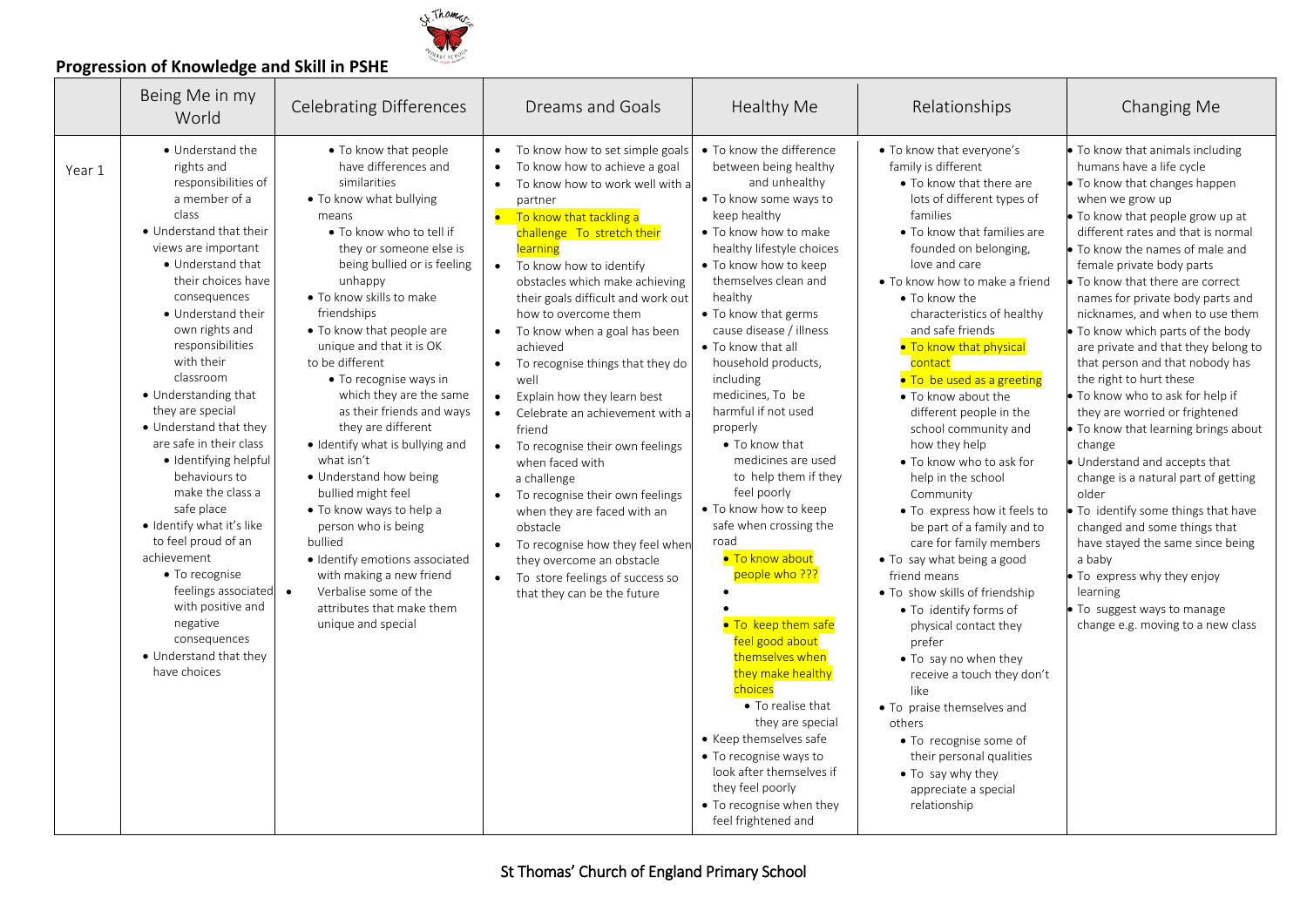

| • To know how to ask for<br>help<br>• To recognise how being<br>healthy helps them to<br>feel happy<br>Year 2<br>Being Me in my<br><b>Celebrating Differences</b><br>Healthy Me<br><b>Dreams and Goals</b><br>Relationships<br>Changing Me<br>World<br>• To identify hopes and<br>• To know there are<br>• To know how to choose a realistic<br>To know what their<br>. To know that everyone's family is<br>• To know that life cycles exist in<br>$\bullet$<br>different<br>fears for the year ahead<br>stereotypes about boys and<br>goal and think<br>body needs to stay<br>nature<br>Year 2<br>. To know that families function well<br>about how to achieve it<br>Understand the rights<br>girls<br>healthy<br>• To know that aging is a natural<br>$\bullet$<br>when there is trust, respect, care,<br>and responsibilities of<br>To know that it is OK<br>• To know that it is important to<br>To know what relaxed<br>process including old-age<br>$\bullet$<br>$\bullet$<br>love and co-operation<br>class members<br>not to conform to<br>• To know that some changes are<br>persevere<br>means<br>• To know that there are lots of<br>gender stereotypes<br>• To know how to recognise what<br>To know what makes<br>out of an individual's control<br>• To know that it is<br>$\bullet$<br>forms of physical contact within a<br>• To know it is good to be<br>working together well looks like<br>them feel relaxed /<br>important to listen<br>• To know how their bodies have<br>family<br>vourself<br>to other people<br>• To know what good group working<br>stressed<br>changed from when they were a<br>• To know how to stay stop if<br>Understand that their<br>• To know that<br>looks like<br>$\bullet$<br>To know how medicines<br>baby and that they will continue to<br>$\bullet$<br>someone is hurting them<br>own views are valuable<br>work in their bodies<br>sometimes people get<br>• To know how to share success with<br>change as they age<br>• To know some reasons why<br>bullied because of<br>To know about rewards<br>• To know that it is<br>• To know the physical differences<br>other people<br>$\bullet$<br>friends have conflicts<br>difference<br>and consequences and<br>important to use<br>between male and female bodies<br>• To know that friendships have ups<br>To know the difference<br>medicine safely<br>that these stem from<br>• To be able to describe their own<br>• To know the correct names for<br>and downs and sometimes change<br>choices<br>between right and wrong<br>To know how to make<br>achievements and the feelings linked<br>$\bullet$<br>private body parts<br>with time<br>and the role that choice has<br>some healthy snacks<br>To know that<br>to this<br>• To know that private body parts<br>$\bullet$<br>• To know how to use the Mending<br>to play in this<br>positive choices<br>Friendships or Solve-it-together<br>• To recognise their own strengths as a<br>• To know why<br>are special and that no one has<br>To know that friends<br>problem-solving methods<br>impact positively<br>healthy snacks are<br>the right to hurt these<br>learner<br>• To know there are good secrets<br>on self-learning and<br>To be different and still b<br>. To recognise how working with<br>good for their<br>• To know who to ask for help if<br>and worry secrets and why it is<br>the learning of<br>friends<br>bodies<br>others To be<br>they are worried or frightened<br>important to share worry secrets<br>others<br>To know which foods<br>To know where to get help if<br>• helpful<br>• To know there are different types<br>$\bullet$<br>• To know what trust is<br>To recognise own<br>being bullied<br>give their bodies energy<br>of touch and that some are<br>• To be able to work effectively with a<br>• To identify the different roles and<br>feelings and To know<br>To know the difference<br>To show a desire to<br>acceptable and some are<br>$\bullet$<br>partner<br>responsibilities in their family<br>when and where to get<br>between a one-off<br>make healthy lifestyle<br>unacceptable<br>• To be able to choose a partner with<br>• To recognise the value that<br>help<br>choices<br>incident and bullying<br>• To appreciate that changes will<br>whom they work well<br>families bring<br>To know how to make<br>$\bullet$<br>Understand that boys and<br>• To identify when a<br>happen and that some can be<br>• To be able to work as part of a group<br>• To recognise and talk about the<br>their class a safe and<br>girls To be similar<br>feeling is weak and<br>controlled and others not<br>• To recognise how it feels to be part<br>types of physical contact that is<br>fair place<br>in lots of ways and that is OK<br>when a feeling is<br>• To be able to express how they<br>of a group that succeeds and store<br>acceptable or unacceptable<br>To show good listening<br>$\bullet$<br>strong<br>Understand that boys and<br>feel about changes<br>this feeling<br>• To use positive problem-solving<br>skills<br>To feel positive about<br>girls To be<br>$\bullet$<br>• To show appreciation for people<br>techniques (Mending Friendships<br>To recognise the feeling<br>caring for their bodies<br>$\bullet$<br>different in lots of ways and<br>who are older<br>or Solve-it-together) to<br>of being worried<br>and keeping it healthy<br>that is OK<br>resolve a friendship conflict<br>• To recognise the independence<br>Be able to work<br>• To identify the negative feelings<br>To explain how being bullied<br>To have a healthy<br>$\bullet$<br>$\bullet$<br>and responsibilities they have now<br>associated with keeping a worry<br>cooperatively<br>relationship with food<br>To make someone<br>compared to being a baby or<br>secret<br>$\bullet$<br>To express how it feels<br>toddler<br>feel<br>• To identify the feelings<br>to share healthy food<br>• To say what greater<br>• To choose to be kind to<br>associated with trust<br>with their friends<br>responsibilities and freedoms they<br>someone who is being<br>• To identify who they trust in<br>may have in the future<br>bullied<br>their own relationships<br>• To say who they would go to for<br>To know how to stand up for<br>• To give and receive compliments<br>help if worried or scared<br>themselves when |  |                           |  |  |
|-----------------------------------------------------------------------------------------------------------------------------------------------------------------------------------------------------------------------------------------------------------------------------------------------------------------------------------------------------------------------------------------------------------------------------------------------------------------------------------------------------------------------------------------------------------------------------------------------------------------------------------------------------------------------------------------------------------------------------------------------------------------------------------------------------------------------------------------------------------------------------------------------------------------------------------------------------------------------------------------------------------------------------------------------------------------------------------------------------------------------------------------------------------------------------------------------------------------------------------------------------------------------------------------------------------------------------------------------------------------------------------------------------------------------------------------------------------------------------------------------------------------------------------------------------------------------------------------------------------------------------------------------------------------------------------------------------------------------------------------------------------------------------------------------------------------------------------------------------------------------------------------------------------------------------------------------------------------------------------------------------------------------------------------------------------------------------------------------------------------------------------------------------------------------------------------------------------------------------------------------------------------------------------------------------------------------------------------------------------------------------------------------------------------------------------------------------------------------------------------------------------------------------------------------------------------------------------------------------------------------------------------------------------------------------------------------------------------------------------------------------------------------------------------------------------------------------------------------------------------------------------------------------------------------------------------------------------------------------------------------------------------------------------------------------------------------------------------------------------------------------------------------------------------------------------------------------------------------------------------------------------------------------------------------------------------------------------------------------------------------------------------------------------------------------------------------------------------------------------------------------------------------------------------------------------------------------------------------------------------------------------------------------------------------------------------------------------------------------------------------------------------------------------------------------------------------------------------------------------------------------------------------------------------------------------------------------------------------------------------------------------------------------------------------------------------------------------------------------------------------------------------------------------------------------------------------------------------------------------------------------------------------------------------------------------------------------------------------------------------------------------------------------------------------------------------------------------------------------------------------------------------------------------------------------------------------------------------------------------------------------------------------------------------------------------------------------------------------------------------------------------------------------------------------------------------------------------------------------------------------------------------------------------------------------------------------------------------------------------------------------------------------------------------------------------------------------------------------------------------------------------------------------------------------------------------------------------------------------------------------------------------------------------------------------------------------------------------------------------------------------------------------------------------------------------------------------------------------------------------------------------------------------------------------------------------------------------------------------------------------------------------------------------------------------------------------------------------------------------------------------------------------------------------------------------------------------------------------------------------------------------------------------------------------------------------------------------------------------------------------------------------------------------------------------------------------------------------------------------------------------------------------------------------------------------------------------------------------------------------------------------------------------------------------------------------------------------------------------|--|---------------------------|--|--|
|                                                                                                                                                                                                                                                                                                                                                                                                                                                                                                                                                                                                                                                                                                                                                                                                                                                                                                                                                                                                                                                                                                                                                                                                                                                                                                                                                                                                                                                                                                                                                                                                                                                                                                                                                                                                                                                                                                                                                                                                                                                                                                                                                                                                                                                                                                                                                                                                                                                                                                                                                                                                                                                                                                                                                                                                                                                                                                                                                                                                                                                                                                                                                                                                                                                                                                                                                                                                                                                                                                                                                                                                                                                                                                                                                                                                                                                                                                                                                                                                                                                                                                                                                                                                                                                                                                                                                                                                                                                                                                                                                                                                                                                                                                                                                                                                                                                                                                                                                                                                                                                                                                                                                                                                                                                                                                                                                                                                                                                                                                                                                                                                                                                                                                                                                                                                                                                                                                                                                                                                                                                                                                                                                                                                                                                                                                                                                     |  |                           |  |  |
|                                                                                                                                                                                                                                                                                                                                                                                                                                                                                                                                                                                                                                                                                                                                                                                                                                                                                                                                                                                                                                                                                                                                                                                                                                                                                                                                                                                                                                                                                                                                                                                                                                                                                                                                                                                                                                                                                                                                                                                                                                                                                                                                                                                                                                                                                                                                                                                                                                                                                                                                                                                                                                                                                                                                                                                                                                                                                                                                                                                                                                                                                                                                                                                                                                                                                                                                                                                                                                                                                                                                                                                                                                                                                                                                                                                                                                                                                                                                                                                                                                                                                                                                                                                                                                                                                                                                                                                                                                                                                                                                                                                                                                                                                                                                                                                                                                                                                                                                                                                                                                                                                                                                                                                                                                                                                                                                                                                                                                                                                                                                                                                                                                                                                                                                                                                                                                                                                                                                                                                                                                                                                                                                                                                                                                                                                                                                                     |  |                           |  |  |
|                                                                                                                                                                                                                                                                                                                                                                                                                                                                                                                                                                                                                                                                                                                                                                                                                                                                                                                                                                                                                                                                                                                                                                                                                                                                                                                                                                                                                                                                                                                                                                                                                                                                                                                                                                                                                                                                                                                                                                                                                                                                                                                                                                                                                                                                                                                                                                                                                                                                                                                                                                                                                                                                                                                                                                                                                                                                                                                                                                                                                                                                                                                                                                                                                                                                                                                                                                                                                                                                                                                                                                                                                                                                                                                                                                                                                                                                                                                                                                                                                                                                                                                                                                                                                                                                                                                                                                                                                                                                                                                                                                                                                                                                                                                                                                                                                                                                                                                                                                                                                                                                                                                                                                                                                                                                                                                                                                                                                                                                                                                                                                                                                                                                                                                                                                                                                                                                                                                                                                                                                                                                                                                                                                                                                                                                                                                                                     |  | they need to<br>$\bullet$ |  |  |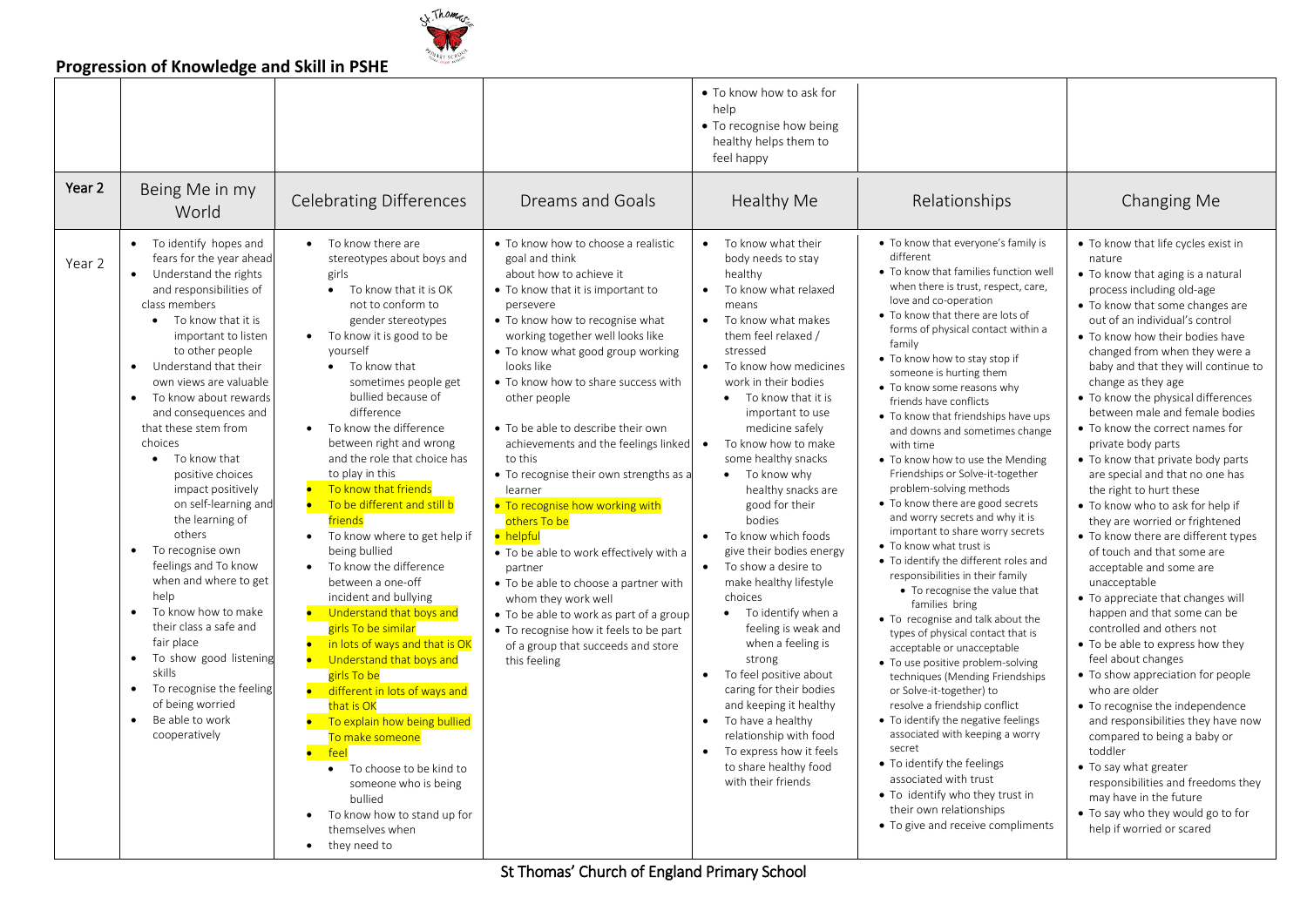

|  | To recognise that they<br>$\bullet$<br>shouldn't judge people<br>because they are different<br>To understand that<br>everyone's<br>differences make<br>them special and<br>unique |
|--|-----------------------------------------------------------------------------------------------------------------------------------------------------------------------------------|
|--|-----------------------------------------------------------------------------------------------------------------------------------------------------------------------------------|

 To say who they would go to for help if they were worried or scared

- To say what types of touch they find comfortable/ uncomfortable
- To be able to confidently ask someone to stop if they are being hurt or frightened
- To say what they are looking forward to in the next year

| Year 3 | Being Me in my<br>World                                                                                                                                                                                                                                                                                                                                                                                                                                                                                                                                                                                                                                                                                                                                  | <b>Celebrating Differences</b>                                                                                                                                                                                                                                                                                                                                                                                                                                                                                                                                                                                                                                                                                                                                                                                                                                                                                                                                               | Dreams and Goals                                                                                                                                                                                                                                                                                                                                                                                                                                                                                                                                                                                                                                                                                                                                                                                                                                                                                                                                                                                                 | Healthy Me                                                                                                                                                                                                                                                                                                                                                                                                                                                                                                                                                                                                                                                                                                                                                            | Relationships                                                                                                                                                                                                                                                                                                                                                                                                                                                                                                                                                                                                                                                                                                                                                                                                                                                                                                                                                                                                                                                 | Changing Me                                                                                                                                                                                                                                                                                                                                                                                                                                                                                                                                                                                                                                                                                                                                                                                                             |
|--------|----------------------------------------------------------------------------------------------------------------------------------------------------------------------------------------------------------------------------------------------------------------------------------------------------------------------------------------------------------------------------------------------------------------------------------------------------------------------------------------------------------------------------------------------------------------------------------------------------------------------------------------------------------------------------------------------------------------------------------------------------------|------------------------------------------------------------------------------------------------------------------------------------------------------------------------------------------------------------------------------------------------------------------------------------------------------------------------------------------------------------------------------------------------------------------------------------------------------------------------------------------------------------------------------------------------------------------------------------------------------------------------------------------------------------------------------------------------------------------------------------------------------------------------------------------------------------------------------------------------------------------------------------------------------------------------------------------------------------------------------|------------------------------------------------------------------------------------------------------------------------------------------------------------------------------------------------------------------------------------------------------------------------------------------------------------------------------------------------------------------------------------------------------------------------------------------------------------------------------------------------------------------------------------------------------------------------------------------------------------------------------------------------------------------------------------------------------------------------------------------------------------------------------------------------------------------------------------------------------------------------------------------------------------------------------------------------------------------------------------------------------------------|-----------------------------------------------------------------------------------------------------------------------------------------------------------------------------------------------------------------------------------------------------------------------------------------------------------------------------------------------------------------------------------------------------------------------------------------------------------------------------------------------------------------------------------------------------------------------------------------------------------------------------------------------------------------------------------------------------------------------------------------------------------------------|---------------------------------------------------------------------------------------------------------------------------------------------------------------------------------------------------------------------------------------------------------------------------------------------------------------------------------------------------------------------------------------------------------------------------------------------------------------------------------------------------------------------------------------------------------------------------------------------------------------------------------------------------------------------------------------------------------------------------------------------------------------------------------------------------------------------------------------------------------------------------------------------------------------------------------------------------------------------------------------------------------------------------------------------------------------|-------------------------------------------------------------------------------------------------------------------------------------------------------------------------------------------------------------------------------------------------------------------------------------------------------------------------------------------------------------------------------------------------------------------------------------------------------------------------------------------------------------------------------------------------------------------------------------------------------------------------------------------------------------------------------------------------------------------------------------------------------------------------------------------------------------------------|
| Year 3 | To understand that they are<br>important<br>• To know what a personal goal<br>is<br>• To understand what a<br>challenge is<br>. To know why rules are needed<br>and how these<br>relate to choices and<br>consequences<br>• To know that actions can<br>affect others' feelings<br>• To know that others may hold<br>different views<br>. To know that the school has a<br>shared set of Values<br>To recognise self-<br>worth<br>. To identify personal strengths<br>. To be able to set a personal<br>goal<br>• To recognise feelings of<br>happiness, sadness,<br>worry and fear in themselves<br>and others<br>• To make other people feel<br>valued<br>• To develop compassion and<br>empathy for others<br>• To be able to work<br>collaboratively | To know why families are important<br>. To know that everybody's family is<br>different<br>. To know that sometimes family<br>members don't get along and some<br>reasons for this<br>• To know that conflict is a normal part of<br>relationships<br>• To know what it means to be a witness<br>to bullying and that a witness can make<br>the situation worse or better by what<br>they do<br>• To know that some words are used in<br>hurtful ways and that this can have<br>consequences<br>To be able to show<br>$\bullet$<br>appreciation for their<br>families, parents and carers<br>. To use the 'Solve it together' technique<br>to calm and resolve conflicts with friends<br>and family<br>• To empathise with people who are<br>bullied<br>• Employ skills to support someone who<br>is bullied<br>. Be able to 'problem-solve' a bullying<br>situation accessing appropriate support if<br>necessary<br>. Be able to recognise, accept and give<br>compliments | To know about specific people who<br>have overcome difficult challenges to<br>achieve success<br>• To know what dreams and<br>ambitions are important to them<br>. To know how they can best<br>overcome learning challenges<br>• To know that they are responsible<br>for their own learning<br>. To know what their own strengths<br>are as a learner<br>. To know what an obstacle is and<br>how they can hinder achievement<br>• To know how to take steps to<br>overcome obstacles<br>. To know how to evaluate their own<br>learning progress and identify how it<br>can be better next time<br>To recognise other<br>people's achievements in<br>overcoming difficulties<br>• To imagine how it will feel when<br>they achieve their dream / ambition<br>• To be able to break down a goal<br>into small steps<br>• To recognise how other people<br>can help them to<br>achieve their goals<br>• To manage feelings of frustration<br>linked to facing obstacles<br>• To share their success with others | To know how exercise affects<br>their bodies<br>. To know why their hearts<br>and lungs are such<br>important organs<br>• To know that the amount of<br>calories, fat and sugar that<br>they put into their bodies will<br>affect their health<br>• To know that there are<br>different types of drugs<br>• To know that there are<br>things, places and people<br>that can be dangerous<br>• To know a range of<br>strategies to keep<br>themselves safe<br>• To know when something<br>feels safe or unsafe<br>• To know that their bodies<br>are complex and need<br>taking care of<br>To be able to<br>set themselves<br>a fitness<br>challenge<br>. To recognise what it feels<br>like to make a healthy<br>choice<br>. To identify how they feel<br>about drugs | To know that different family members<br>carry out different roles or have<br>different responsibilities within the<br>family<br>• To know that gender stereotypes can<br>be unfair e.g. Mum is always the carer,<br>Dad always goes to work etc<br>• To know some of the skills of<br>friendship, e.g. taking turns, being a<br>good listener<br>• To know some strategies for keeping<br>themselves safe online<br>• To know how some of the actions and<br>work of people around the world help<br>and influence my life<br>• To know that they and all children<br>have rights (UNCRC)<br>• To know the lives of children around<br>the world can be different from their<br>own<br>To identify the responsibilities<br>they have within their family<br>. To use Solve-it-together in a conflict<br>scenario and find a win-win outcome<br>• To know how to access help if they<br>are concerned about anything on social<br>media or the internet<br>• Can empathise with people from<br>other countries who may not have a<br>fair job/ less fortunate | To know that in animals and humans lots<br>of changes happen as they grow.<br>. To know that in nature it is usually the<br>female that carries the baby<br>• To know that in humans a mother carries<br>the baby in her uterus (womb) and this is<br>where it develops<br>• To know that babies need love and care<br>from their parents/carers<br>• To know some of the changes that<br>happen between being a baby and a child<br>• Can describe the emotions that a new<br>baby can bring to a family<br>• Can identify stereotypical family roles<br>and challenge these ideas e.g. it may not<br>always be Mum who does the laundry<br>• Can identify changes they are looking<br>forward to in the next year<br>• Can suggest ways to help them<br>manage feelings during changes they are<br>more anxious about |

St Thomas' Church of England Primary School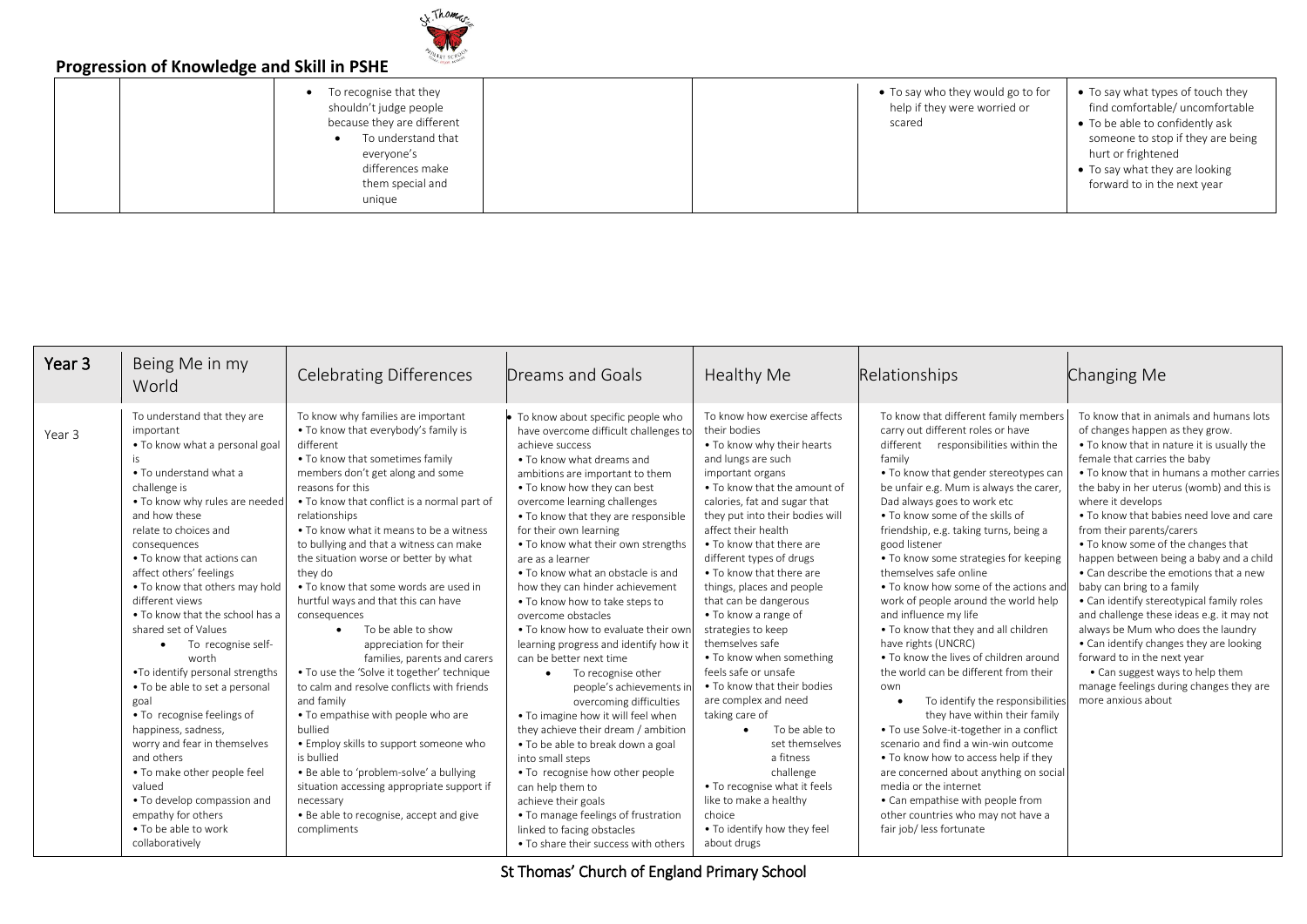

| • To store feelings of success (in their • To express how being                                                                                                                                                                                                                                                                                                                                                                                                                                                                                       | $\sim$ , $\sim$ , $\sim$ , $\sim$ , $\sim$ , $\sim$ , $\sim$ , $\sim$ , $\sim$ , $\sim$ , $\sim$ , $\sim$ , $\sim$ , $\sim$ , $\sim$ |                                         |  |  |                               |  |  |  |
|-------------------------------------------------------------------------------------------------------------------------------------------------------------------------------------------------------------------------------------------------------------------------------------------------------------------------------------------------------------------------------------------------------------------------------------------------------------------------------------------------------------------------------------------------------|--------------------------------------------------------------------------------------------------------------------------------------|-----------------------------------------|--|--|-------------------------------|--|--|--|
| connected to the global community in<br>internal treasure chest) to be used at<br>receiving a compliment<br>anxious or scared<br>many different ways<br>another time<br>feels<br>• To identify similarities in children's<br>• To take responsibility for<br>keeping themselves and<br>rights around the world<br>• To identify their own wants and<br>others safe<br>needs and how these may be similar or<br>• To respect their own bodies<br>different from other children in school<br>and appreciate what<br>and the global community<br>they do |                                                                                                                                      | • To recognise feelings associated with |  |  | • To understand that they are |  |  |  |

| Year 4 | Being Me in my<br>World                                                                                                                                                                                                                                                                                                                                                                                                                                                                                                                                                                                                                                                                                                                                                                                                                                                                                                                                                                                                | <b>Celebrating Differences</b>                                                                                                                                                                                                                                                                                                                                                                                                                                                                                                                                                                                                                                                                                                                                                                                                                                                                                                                                                                                                                                                                                                                                                                              | Dreams and Goals                                                                                                                                                                                                                                                                                                                                                                                                                                                                                                                                                                                                                                                                                                                                                                                                                                                                                                                                                                                                                                                                              | Healthy Me                                                                                                                                                                                                                                                                                                                                                                                                                                                                                                                                                                                                                                                                                                                                                                                                                                                  | Relationships                                                                                                                                                                                                                                                                                                                                                                                                                                                                                                                                                                                                                                                                                                                                                                                                                                                                                                                                                                                                                 | Changing Me                                                                                                                                                                                                                                                                                                                                                                                                                                                                                                            |
|--------|------------------------------------------------------------------------------------------------------------------------------------------------------------------------------------------------------------------------------------------------------------------------------------------------------------------------------------------------------------------------------------------------------------------------------------------------------------------------------------------------------------------------------------------------------------------------------------------------------------------------------------------------------------------------------------------------------------------------------------------------------------------------------------------------------------------------------------------------------------------------------------------------------------------------------------------------------------------------------------------------------------------------|-------------------------------------------------------------------------------------------------------------------------------------------------------------------------------------------------------------------------------------------------------------------------------------------------------------------------------------------------------------------------------------------------------------------------------------------------------------------------------------------------------------------------------------------------------------------------------------------------------------------------------------------------------------------------------------------------------------------------------------------------------------------------------------------------------------------------------------------------------------------------------------------------------------------------------------------------------------------------------------------------------------------------------------------------------------------------------------------------------------------------------------------------------------------------------------------------------------|-----------------------------------------------------------------------------------------------------------------------------------------------------------------------------------------------------------------------------------------------------------------------------------------------------------------------------------------------------------------------------------------------------------------------------------------------------------------------------------------------------------------------------------------------------------------------------------------------------------------------------------------------------------------------------------------------------------------------------------------------------------------------------------------------------------------------------------------------------------------------------------------------------------------------------------------------------------------------------------------------------------------------------------------------------------------------------------------------|-------------------------------------------------------------------------------------------------------------------------------------------------------------------------------------------------------------------------------------------------------------------------------------------------------------------------------------------------------------------------------------------------------------------------------------------------------------------------------------------------------------------------------------------------------------------------------------------------------------------------------------------------------------------------------------------------------------------------------------------------------------------------------------------------------------------------------------------------------------|-------------------------------------------------------------------------------------------------------------------------------------------------------------------------------------------------------------------------------------------------------------------------------------------------------------------------------------------------------------------------------------------------------------------------------------------------------------------------------------------------------------------------------------------------------------------------------------------------------------------------------------------------------------------------------------------------------------------------------------------------------------------------------------------------------------------------------------------------------------------------------------------------------------------------------------------------------------------------------------------------------------------------------|------------------------------------------------------------------------------------------------------------------------------------------------------------------------------------------------------------------------------------------------------------------------------------------------------------------------------------------------------------------------------------------------------------------------------------------------------------------------------------------------------------------------|
| Year 4 | To know how individual<br>attitudes and actions<br>make a difference to a class<br>• To know about the different<br>roles in the school<br>community<br>. To know their place in the<br>school community<br>• To know what democracy is<br>(applied to pupil voice in school)<br>. To know that their own<br>actions affect themselves<br>and others<br>. To know how groups work<br>together to reach a<br>consensus<br>• To know that having a voice<br>and democracy benefits the<br>school community<br>. To ildentify the feelings<br>associated with being<br>included or excluded<br>• To make others feel valued<br>and included<br>• To be able to take on a role in<br>a group discussion<br>/ task and contribute to the<br>overall outcome<br>• To make others feel cared for<br>and welcomed<br>• To recognise the feelings of<br>being motivated or unmotivated<br>• Understand why the school<br>community benefits from a<br>Learning Charter<br>• To be able to help friends<br>make positive choices | To know that sometimes people make<br>assumptions about a person because of<br>the way they look or act<br>• To know there are influences that can<br>affect how we judge a person or situation<br>• To know that some forms of bullying are<br>harder to identify e.g. tactical ignoring,<br>cyber-bullying<br>. To know what to do if they think<br>bullying is, or might be taking place<br>• To know the reasons why witnesses<br>sometimes join in with bullying and don't<br>tell anyone<br>• To know that first impressions can<br>change<br>To try to accept people for<br>$\bullet$<br>who they are<br>. To identify influences that have made<br>them think or feel positively/negatively<br>about a situation<br>. To ildentify feelings that a bystander<br>might feel in a bullying situation<br>• To identify reasons why a bystander<br>might join in with bullying<br>. Revisit the 'Solve it together' technique<br>topractise conflict and bullying scenarios<br>• To identify their own uniqueness<br>• To be comfortable with the way they<br>look<br>• To identify when a first impression they<br>had was right or wrong<br>. To be non-judgemental about others<br>who are different | To know what their own hopes and<br>dreams are<br>• To know that hopes and dreams<br>don't always come true<br>• To know that reflecting on positive<br>and happy experiences can help<br>them to counteract disappointment<br>. To know how to make a new plan<br>and set new goals even if they have<br>been disappointed<br>. To know how to work out the steps<br>they need to take to achieve a goal<br>. To know how to work as part of a<br>successful group<br>• To know how to share in the<br>success of a group<br>• To talk about their<br>hopes and dreams and<br>the feelings associated with these<br>• To identify the feeling of<br>disappointment<br>. To identify a time when they have<br>felt disappointed<br>. To be able to cope with<br>disappointment and help others to<br>cope with disappointment<br>. To identify what resilience is to a<br>positive attitude<br>• To enjoy being part of a group<br>challenge<br>• To share their success with others<br>• To store feelings of success (in<br>their internal<br>treasure chest) to be used at another<br>time | To know how different<br>friendship groups are<br>formed and how they fit into<br>them<br>. To know which friends they<br>value most<br>. To know that there are<br>leaders and followers in<br>groups<br>. To know that they can take<br>on different roles according to<br>the situation<br>• To know the facts about<br>smoking and its effects<br>on health<br>• To know some of the<br>reasons some people start<br>to smoke<br>. To know the facts about<br>alcohol and its effects<br>on health, particularly the<br>liver<br>• To know some of the<br>reasons some people drink<br>alcohol<br>. To know ways to resist<br>when people are putting<br>pressure on them<br>. To know what they think is<br>right and wrong<br>To identify the<br>$\bullet$<br>feelings that<br>they have<br>about<br>their friends and different<br>friendship groups | To know some reasons why people feel<br>jealousy<br>. To know that jealousy can be<br>damaging to relationships<br>. To know that loss is a normal part of<br>relationships<br>. To know that negative feelings are a<br>normal part of loss<br>. To know that memories can support<br>us when we lose a special person or<br>animal<br>. To know that change is a natural part<br>of relationships/ friendship<br>• To know that sometimes it is better<br>for a friendship/relationship to end if it<br>is causing negative feelings or is unsafe<br>To identify feelings and<br>emotions that accompany<br>iealousy<br>• To suggest positive strategies for<br>managing jealousy<br>. To identify people who are special to<br>them and express why<br>• To identify the feelings and emotions<br>that accompany loss<br>• To suggest strategies for managing<br>loss<br>. To be able to tell you about someone<br>they no longer see<br>• To suggest ways to manage<br>relationship changes including how to<br>negotiate | To know that personal characteristics<br>are inherited from birth parents<br>• To know that change is a normal part<br>of life and that some changes cannot be<br>controlled and have to be accepted<br>• To know that change can bring about a<br>range of different emotions<br>To appreciate their own uniqueness and<br>that of others<br>. To apply the circle of change model to<br>themselves to have strategies for<br>managing change<br>• To have strategies for managing the<br>emotions relating to change |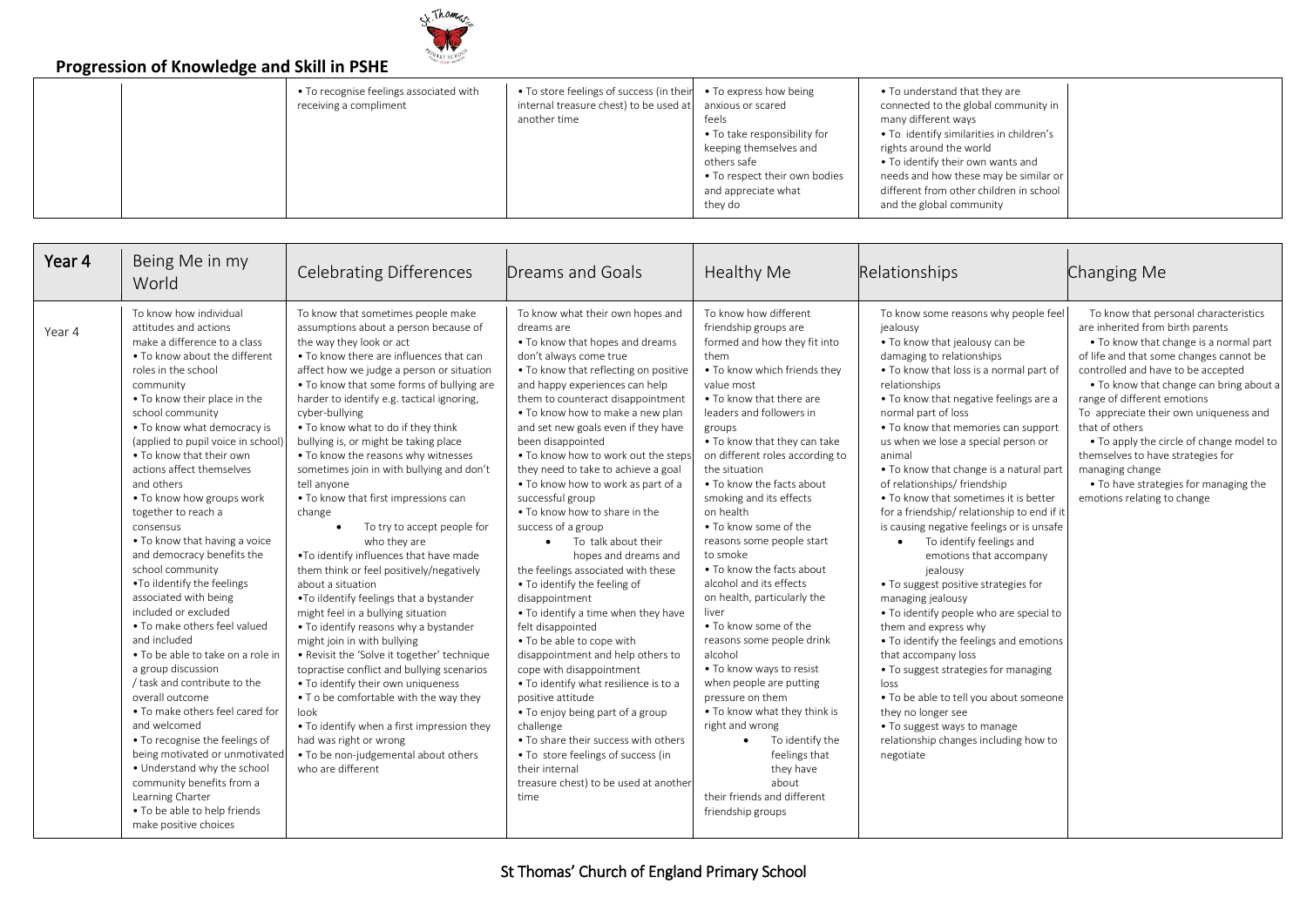# er Thomas

### **Progression of Knowledge and Skill in PSHE**

|        | . To know how to regulate my<br>emotions                                                                                                                                                                                                                                                                                                                                                                                                                                                                                                                                                                                                                                                                                                                                                                                                                                                                           |                                                                                                                                                                                                                                                                                                                                                                                                                                                                                                                                                                                                                                                                                                                                                                                                                                                                                                                                                                                                                                                                                                                        |                                                                                                                                                                                                                                                                                                                                                                                                                                                                                                                                                                                                                                                                                                                                                                                                                                                                                                                                                                                                                                                                                                                        | • To recognise how different<br>people and groups they<br>interact with impact on them<br>• To identify which people<br>they most want to be<br>friends with<br>• To recognise negative<br>feelings in peer pressure<br>situations<br>• To identify the feelings of<br>anxiety and fear<br>associated with peer pressure<br>• To be able to tap into their<br>inner strength and To<br>knowhow to be assertive                                                                                                                                                                                                                                                                                                                                                                                                                                                                                            |                                                                                                                                                                                                                                                                                                                                                                                                                                                                                                                                                                                                                                                                                                                                                                                                                                                                                                                                                                                                                                                                               |                                                                                                                                                                                                                                                                                                                                                                                                                                                                                                                                                                                                                                                                                                                                                                                                                                                                 |
|--------|--------------------------------------------------------------------------------------------------------------------------------------------------------------------------------------------------------------------------------------------------------------------------------------------------------------------------------------------------------------------------------------------------------------------------------------------------------------------------------------------------------------------------------------------------------------------------------------------------------------------------------------------------------------------------------------------------------------------------------------------------------------------------------------------------------------------------------------------------------------------------------------------------------------------|------------------------------------------------------------------------------------------------------------------------------------------------------------------------------------------------------------------------------------------------------------------------------------------------------------------------------------------------------------------------------------------------------------------------------------------------------------------------------------------------------------------------------------------------------------------------------------------------------------------------------------------------------------------------------------------------------------------------------------------------------------------------------------------------------------------------------------------------------------------------------------------------------------------------------------------------------------------------------------------------------------------------------------------------------------------------------------------------------------------------|------------------------------------------------------------------------------------------------------------------------------------------------------------------------------------------------------------------------------------------------------------------------------------------------------------------------------------------------------------------------------------------------------------------------------------------------------------------------------------------------------------------------------------------------------------------------------------------------------------------------------------------------------------------------------------------------------------------------------------------------------------------------------------------------------------------------------------------------------------------------------------------------------------------------------------------------------------------------------------------------------------------------------------------------------------------------------------------------------------------------|-----------------------------------------------------------------------------------------------------------------------------------------------------------------------------------------------------------------------------------------------------------------------------------------------------------------------------------------------------------------------------------------------------------------------------------------------------------------------------------------------------------------------------------------------------------------------------------------------------------------------------------------------------------------------------------------------------------------------------------------------------------------------------------------------------------------------------------------------------------------------------------------------------------|-------------------------------------------------------------------------------------------------------------------------------------------------------------------------------------------------------------------------------------------------------------------------------------------------------------------------------------------------------------------------------------------------------------------------------------------------------------------------------------------------------------------------------------------------------------------------------------------------------------------------------------------------------------------------------------------------------------------------------------------------------------------------------------------------------------------------------------------------------------------------------------------------------------------------------------------------------------------------------------------------------------------------------------------------------------------------------|-----------------------------------------------------------------------------------------------------------------------------------------------------------------------------------------------------------------------------------------------------------------------------------------------------------------------------------------------------------------------------------------------------------------------------------------------------------------------------------------------------------------------------------------------------------------------------------------------------------------------------------------------------------------------------------------------------------------------------------------------------------------------------------------------------------------------------------------------------------------|
| Year 5 | Being Me in my<br>World                                                                                                                                                                                                                                                                                                                                                                                                                                                                                                                                                                                                                                                                                                                                                                                                                                                                                            | <b>Celebrating Differences</b>                                                                                                                                                                                                                                                                                                                                                                                                                                                                                                                                                                                                                                                                                                                                                                                                                                                                                                                                                                                                                                                                                         | Dreams and Goals                                                                                                                                                                                                                                                                                                                                                                                                                                                                                                                                                                                                                                                                                                                                                                                                                                                                                                                                                                                                                                                                                                       | Healthy Me                                                                                                                                                                                                                                                                                                                                                                                                                                                                                                                                                                                                                                                                                                                                                                                                                                                                                                | Relationships                                                                                                                                                                                                                                                                                                                                                                                                                                                                                                                                                                                                                                                                                                                                                                                                                                                                                                                                                                                                                                                                 | Changing Me                                                                                                                                                                                                                                                                                                                                                                                                                                                                                                                                                                                                                                                                                                                                                                                                                                                     |
| Year 5 | • To know how to face new<br>challenges positively<br>. To understand how to set<br>personal goals<br>• To understand the rights and<br>responsibilities associated with<br>being a citizen in the wider<br>community and their country<br>• To know how an individual's<br>behaviour To affect<br>a group and the consequences<br>of this<br>• To understand how<br>democracy and having a<br>voice benefits the school<br>community<br>• To understand how to<br>contribute towards the<br>democratic process<br>To be able to<br>$\bullet$<br>identify what they<br>value most about<br>school<br>• To identify hopes for the<br>school year<br>• To show empathy for people<br>whose lives are different<br>from their own<br>• To consider their own actions<br>and the effect they have on<br>themselves and others<br>. To be able to work as part of a<br>group, listening and contributing<br>effectively | To know what culture means<br>. To know that differences in culture To<br>sometimes be a source of conflict<br>• To know what racism is and why it is<br>unacceptable<br>• To know that rumour spreading is a<br>form of bullying on and offline<br>• To know external forms of support in<br>regard to bullying e.g. Childline<br>. To know that bullying To be direct and<br>indirect<br>• To know how their life is different from<br>the lives of children in the developing<br>world<br>To identify their own<br>culture and different<br>cultures within their class community<br>• To identify their own attitudes about<br>people from different faith and cultural<br>backgrounds<br>• To identify a range of strategies for<br>managing their own feelings in bullying<br>situations<br>• To identify some strategies to<br>encourage children who use bullying<br>behaviours to make other choices<br>• To be able to support children who are<br>being bullied<br>• To appreciate the value of happiness<br>regardless of material wealth<br>• To develop respect for cultures<br>different from their own | To know that they will need money<br>to help them to achieve some of<br>their dreams<br>. To know about a range of jobs that<br>are carried out by people<br>To know that different jobs pay more<br>noney than others<br>• To know the types of job they<br>might like to do when they are older<br>• To know that young people from<br>different cultures may have different<br>dreams and goals<br>. To know that communicating with<br>someone from a different culture<br>means that they To learn<br>from them and vice versa<br>. To know ways that they To<br>support young<br>people in their own culture and<br>abroad<br>To verbalise what they<br>$\bullet$<br>would like their life to be<br>like when they are grown up<br>• To appreciate the contributions<br>made by people in different jobs<br>. To appreciate the opportunities<br>learning and education To give them<br>• To reflect on the differences<br>between their own learning goals<br>and those of someone from a<br>different culture<br>• To appreciate the differences<br>between themselves and someone<br>from a different culture | To know the health risks of<br>smoking<br>• To know how smoking<br>tobacco affects the lungs,<br>liver and heart<br>• To know some of the risks<br>linked to misusing<br>alcohol, including antisocial<br>behaviour<br>• To know basic emergency<br>procedures including<br>the recovery position<br>• To know how to get help in<br>emergency situations<br>. To know that the media,<br>social media and celebrity<br>culture promotes certain body<br>types<br>. To know the different roles<br>food can play in people's lives<br>and To know that people can<br>develop eating problems /<br>disorders related to body<br>image pressure<br>• To know what makes a<br>healthy lifestyle<br>To make informed decisions<br>about whether or not they<br>choose to smoke when they<br>are older<br>• To make informed decisions<br>about whether they choose to<br>drink alcohol when they are<br>older | To know that a personality is made up<br>of many different characteristics,<br>qualities and attributes<br>• To know that belonging to an online<br>community can have positive and<br>negative consequences<br>. To know that there are rights and<br>responsibilities in an online community<br>or social network<br>. To know that there are rights and<br>responsibilities when playing a game<br>online<br>. To know that too much screen time<br>isn't healthy<br>• To know how to stay safe when using<br>technology to communicate with<br>friends<br>To suggest strategies for<br>$\bullet$<br>building selfesteem<br>of themselves and others<br>. To identify when an online<br>community / social media group feels<br>risky, uncomfortable,<br>or unsafe<br>• To suggest strategies for staying safe<br>online/ social media<br>. To say how to report unsafe online /<br>social network activity<br>• To identify when an online game is<br>safe or unsafe<br>• To suggest ways to monitor and<br>reduce<br>screen time<br>. To suggest strategies for managing | To know what perception means and<br>that perceptions To be right or wrong<br>. To know how girls' and boys' bodies<br>change during puberty and to understand<br>the importance of looking after themselves<br>physically and emotionally<br>• To know that becoming a teenager<br>involves various changes and also brings<br>growing responsibility<br>. To celebrate what they like about<br>their own and others' self- image and<br>body-image<br>• To suggest ways to boost self-esteem<br>of self and others<br>• To recognise that puberty is a natural<br>process that happens to everybody and<br>that it will be ok for them<br>• To ask questions about puberty to<br>seek clarification<br>. To express how they feel about<br>becoming a teenager<br>• To say who they can talk to if<br>concerned about puberty or becoming a<br>teenager/adult |

St Thomas' Church of England Primary School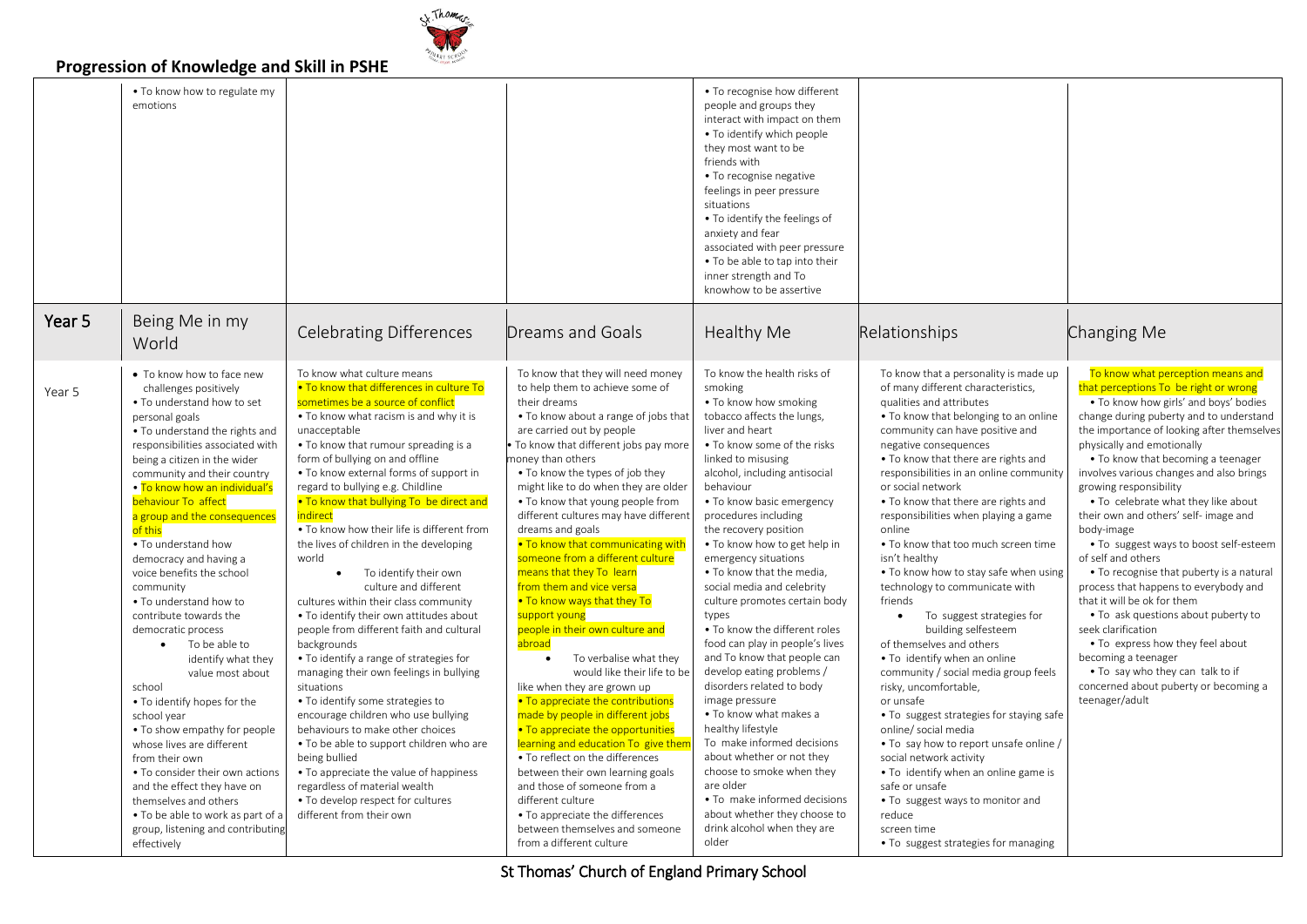

|        | • To understand why the school<br>community benefits from a<br>Learning Charter<br>• To be able to help friends<br>make positive choices<br>. To know how to regulate my<br>emotions                                                                                                                                                                                                                                                                                                                                                                                                                                                                                                                                                                |                                                                                                                                                                                                                                                                                                                                                                                                                                                                                                                                                                                                                                                                                                                                                                                                                                                                                                                                                                                                                                                                                              | • To understand why they are<br>motivated to make a<br>positive contribution to supporting<br>others                                                                                                                                                                                                                                                                                                                                                                                                                                                                                                                                                                                                                                                                                                                                                             | • To recognise strategies for<br>resisting pressure<br>. To identify ways to keep<br>themselves calm in an<br>emergency<br>. To reflect on their own<br>body image and to know<br>how important it is that this is<br>positive<br>• To accept and respect<br>themselves for who they<br>are<br>• To respect and value their<br>own bodies<br>• To be motivated to keep<br>themselves healthy                                                                                                                                                                                                                                                                                                                                                                                                                                                                         | unhelpful pressures online or in social<br>networks                                                                                                                                                                                                                                                                                                                                                                                                                                                                                                                                                                                                                                                                                                                                                                                                                                                                                                                         |                                                                                                                                                                                                                                                                                                                                                                                                                                                                                                                                                                                                                                                                                                                                                                                                                                                                                                                                                                                                    |
|--------|-----------------------------------------------------------------------------------------------------------------------------------------------------------------------------------------------------------------------------------------------------------------------------------------------------------------------------------------------------------------------------------------------------------------------------------------------------------------------------------------------------------------------------------------------------------------------------------------------------------------------------------------------------------------------------------------------------------------------------------------------------|----------------------------------------------------------------------------------------------------------------------------------------------------------------------------------------------------------------------------------------------------------------------------------------------------------------------------------------------------------------------------------------------------------------------------------------------------------------------------------------------------------------------------------------------------------------------------------------------------------------------------------------------------------------------------------------------------------------------------------------------------------------------------------------------------------------------------------------------------------------------------------------------------------------------------------------------------------------------------------------------------------------------------------------------------------------------------------------------|------------------------------------------------------------------------------------------------------------------------------------------------------------------------------------------------------------------------------------------------------------------------------------------------------------------------------------------------------------------------------------------------------------------------------------------------------------------------------------------------------------------------------------------------------------------------------------------------------------------------------------------------------------------------------------------------------------------------------------------------------------------------------------------------------------------------------------------------------------------|----------------------------------------------------------------------------------------------------------------------------------------------------------------------------------------------------------------------------------------------------------------------------------------------------------------------------------------------------------------------------------------------------------------------------------------------------------------------------------------------------------------------------------------------------------------------------------------------------------------------------------------------------------------------------------------------------------------------------------------------------------------------------------------------------------------------------------------------------------------------|-----------------------------------------------------------------------------------------------------------------------------------------------------------------------------------------------------------------------------------------------------------------------------------------------------------------------------------------------------------------------------------------------------------------------------------------------------------------------------------------------------------------------------------------------------------------------------------------------------------------------------------------------------------------------------------------------------------------------------------------------------------------------------------------------------------------------------------------------------------------------------------------------------------------------------------------------------------------------------|----------------------------------------------------------------------------------------------------------------------------------------------------------------------------------------------------------------------------------------------------------------------------------------------------------------------------------------------------------------------------------------------------------------------------------------------------------------------------------------------------------------------------------------------------------------------------------------------------------------------------------------------------------------------------------------------------------------------------------------------------------------------------------------------------------------------------------------------------------------------------------------------------------------------------------------------------------------------------------------------------|
| Year 6 | Being Me in my<br>World                                                                                                                                                                                                                                                                                                                                                                                                                                                                                                                                                                                                                                                                                                                             | <b>Celebrating Differences</b>                                                                                                                                                                                                                                                                                                                                                                                                                                                                                                                                                                                                                                                                                                                                                                                                                                                                                                                                                                                                                                                               | <b>Dreams and Goals</b>                                                                                                                                                                                                                                                                                                                                                                                                                                                                                                                                                                                                                                                                                                                                                                                                                                          | Healthy Me                                                                                                                                                                                                                                                                                                                                                                                                                                                                                                                                                                                                                                                                                                                                                                                                                                                           | Relationships                                                                                                                                                                                                                                                                                                                                                                                                                                                                                                                                                                                                                                                                                                                                                                                                                                                                                                                                                               | Changing Me                                                                                                                                                                                                                                                                                                                                                                                                                                                                                                                                                                                                                                                                                                                                                                                                                                                                                                                                                                                        |
| Year 6 | • To know how to set goals for<br>the year ahead<br>. To understand what fears<br>and worries are<br>• To know about children's<br>universal rights (United<br>Nations Convention on the<br>Rights of the Child)<br>. To know about the lives of<br>children in other parts<br>of the world<br>• To know that personal<br>choices can affect others<br>locally and globally<br>• To understand that their<br>own choices result in<br>different consequences and<br>rewards<br>• To understand how<br>democracy and having a<br>voice benefits the school<br>community<br>. To understand how to<br>contribute towards the<br>democratic process<br>To be able to make<br>others feel<br>welcomed and<br>valued<br>. To know own wants and<br>needs | To know that there are<br>different perceptions of<br>'being normal' and where<br>these might come from<br>. To know that being different could<br>affect omeone's life<br>. To know that power can play a part in a<br>bullying or conflict situation<br>. To know that people can hold power<br>over others individually or in a group<br>. To know why some people choose to<br>bully others<br>. To know that people with disabilities<br>can lead amazing lives<br>. To know that difference can be a source<br>of celebration as well as conflict<br>. To be able to empathise with people<br>who are different and be aware of my<br>own feelings towards them<br>. To be able to Identify feelings<br>associated with being excluded<br>• To be able to recognise when someone<br>is exerting power negatively in a<br>relationship<br>• To use a range of strategies when<br>involved in a bullying situation or in<br>situations where difference is a source of<br>conflict<br>. To Identify different feelings of the<br>bully, bullied and bystanders in a bullying<br>scenario | • To know their own learning<br>strengths<br>• To know how to set realistic and<br>challenging goals<br>• To know what the learning steps<br>are they need to take to achieve<br>their goal<br>• To know a variety of problems<br>that the world is facing<br>. To know how to work with other<br>people to make the world a better<br>place<br>• To know some ways in which<br>they could work with others to<br>make the world a better place<br>• To know what their classmates<br>like and admire about them<br>• To understand why it is<br>important to stretch the<br>boundaries of their current<br>learning<br>• To set success criteria so that<br>they when they have achieved<br>their goal<br>• To recognise the emotions they<br>experience when they consider<br>people in the world who are<br>suffering or living in difficult<br>circumstances | To know how to take<br>responsibility for their own<br>health<br>• To know how to make<br>choices that benefit their<br>own health and well-being<br>• To know about different<br>types of drugs and their<br>uses<br>. To know how these<br>different types of drugs can<br>affect people's bodies,<br>especially their liver and heart<br>. To know that some people<br>can be exploited and<br>made to do things that are<br>against the law<br>• To know why some people<br>join gangs and the<br>risk that this can involve<br>. To know what it means to<br>be emotionally well<br>• To know that stress can be<br>triggered by a range of things<br>• To know that being stressed<br>can cause drug and alcohol<br>misuse<br>• To be motivated to care for<br>their own physical and<br>emotional health<br>. To be motivated to find<br>ways to be happy and | To know that it is important to take<br>care of their own mental health<br>• To know ways that they can take<br>care of their own mental health<br>• To know the stages of grief and<br>that there are different types of loss<br>that cause people to grieve<br>• To know that sometimes people<br>can try to gain power or control<br>them<br>• To know some of the dangers of<br>being 'online'<br>• To know how to use technology<br>safely and positively to communicate<br>with their friends and family<br>• To recognise that people can get<br>problems with their mental health<br>and that it is nothing to be<br>ashamed of<br>• To help themselves and others<br>when worried about a mental health<br>problem<br>. To recognise when they are feeling<br>grief and have strategies to manage<br>them<br>• To demonstrate ways they could<br>stand up for themselves and their<br>friends in situations<br>where others are trying to gain<br>power or control | To know how girls' and boys' bodies<br>change during puberty and to<br>understand the importance of looking<br>after themselves physically and<br>emotionally<br>• To know the importance of self-<br>esteem and what they can do to<br>develop it<br>• To know what they are looking<br>forward to and what they are worried<br>about when thinking about transition to<br>secondary school / moving to their next<br>class<br>. To recognise ways they can develop<br>their own self-esteem<br>• To express how they feel about the<br>changes that will happen to them during<br>puberty<br>• To understand that mutual respect<br>is essential in a boyfriend / girlfriend<br>relationship and that they shouldn't feel<br>pressured into doing something that<br>they don't want to<br>. To celebrate what they like about<br>their own and others' self- image and<br>body-image<br>. To strategies to prepare themselves<br>emotionally for the transition<br>(changes) to secondary school |